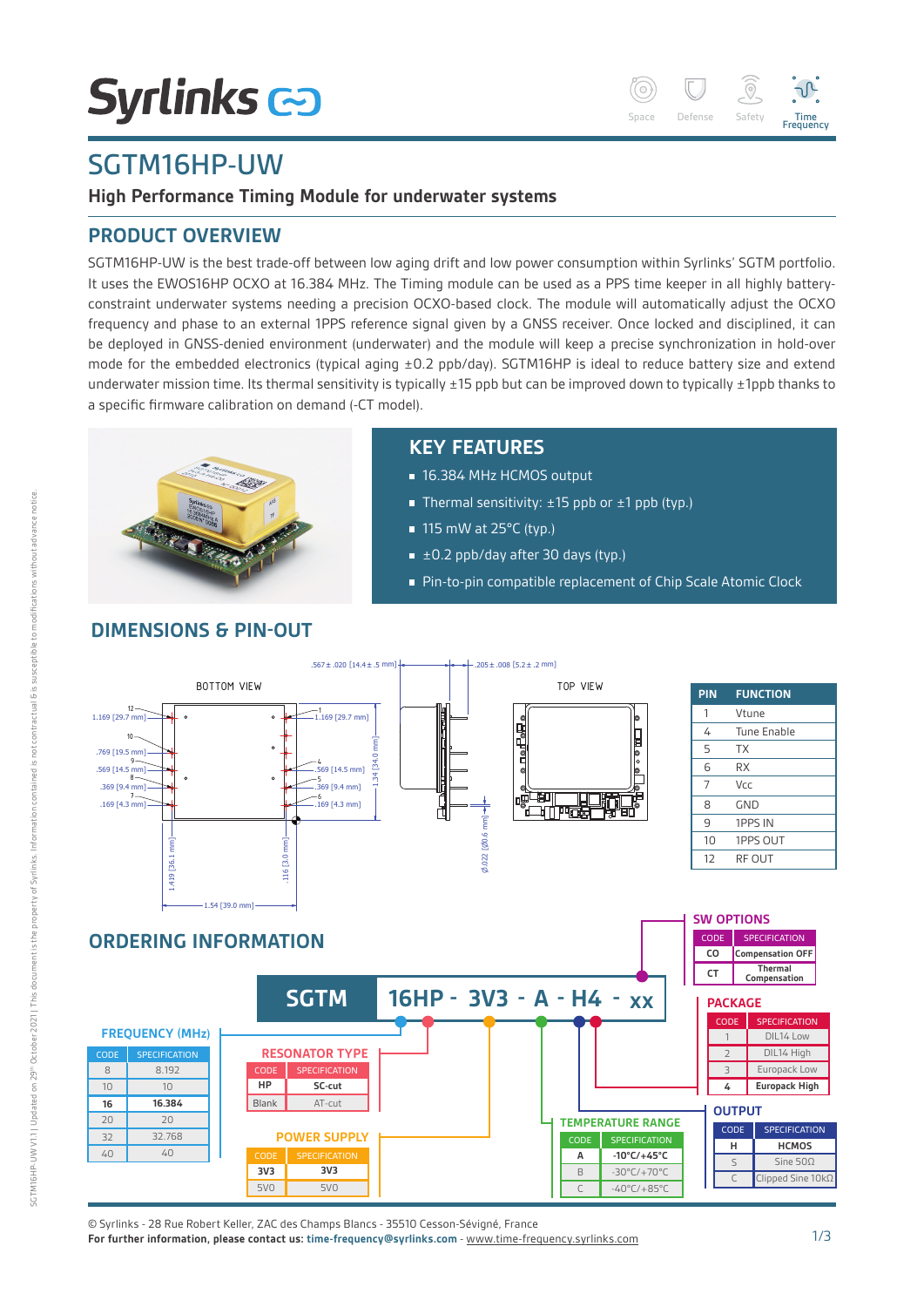#### SGTM16HP-UW

**High Performance Timing Module for underwater systems**

#### **ELECTRICAL CHARACTERISTICS**

| <b>PARAMETERS</b>                |                 | Unit                  | Min         | Typ.        | <b>Max</b> | <b>Note</b>  | <b>Comments</b>                                       |
|----------------------------------|-----------------|-----------------------|-------------|-------------|------------|--------------|-------------------------------------------------------|
| <b>Output Frequency</b>          |                 | MHz                   |             | 16.384      |            | 1            |                                                       |
| <b>Temperature Range</b>         |                 |                       |             |             |            |              |                                                       |
| • Operating                      |                 | $^{\circ}{\mathsf C}$ | $-10$       |             | $+45$      |              | Stay functional at +50°C but stability may not be met |
| · Storage                        |                 | °C                    | $-55$       |             | $+95$      |              |                                                       |
| <b>Supply Voltage</b>            |                 | V                     | 3.15        | 3.3         | 3.45       |              | ±5% or 5V on request                                  |
| <b>Supply Current</b>            |                 |                       |             |             |            |              |                                                       |
| • Warm-up                        |                 | mA                    |             |             | 230        | 3            | During 10s max @ 25°C / 40s max @ 5°C                 |
| • Steady state / -10°C           |                 | mA                    |             | 82          | 88.5       | 1            |                                                       |
| • Steady state / +5°C            |                 | mA                    |             | 68          | 73.5       | 1            |                                                       |
| • Steady state / +25°C           |                 | mA                    |             | 45          | 48         | 1            |                                                       |
| • Steady state / +45°C           |                 | mA                    |             | 28          | 34         | 1            |                                                       |
| <b>Frequency Stability</b>       |                 |                       |             |             |            |              |                                                       |
| • Initial frequency accuracy     |                 | ppm                   |             | ±0.05       | ±0.1       | $\mathbf{1}$ | +25°C referred to nominal frequency                   |
| • Vs operating temperature range |                 | ppb                   |             | ±15         | ±30        | 1            | Order code -CO (without thermal calibration firmware) |
|                                  |                 |                       |             | ±1          | ±3         |              | Order code -CT (with thermal calibration firmware)    |
| • Vs supply voltage variation    |                 | ppb                   |             |             | ±2         | 3            | $3.3V \pm 5%$                                         |
| · Vs load                        |                 | ppb                   |             |             | ±2         | 3            | 10kΩ // 15 pF load $±10\%$                            |
| · Short-term                     | $(\tau = 0.1s)$ | $10^{-11}$            |             | 0.5         | 1          | 3            | Allan deviation @ 16.384 MHz                          |
|                                  | $(\tau = 1s)$   | $10^{-11}$            |             | 1           | 5          | 3            |                                                       |
| • Aging                          |                 |                       |             |             |            |              |                                                       |
|                                  | Per day         | ppb                   |             | ±0.2        | ±0.5       | 3            | After 30 days                                         |
|                                  | First year      | ppb                   |             |             | ±50        | 3            |                                                       |
|                                  | After 10 years  | ppb                   |             |             | ±300       | 3            |                                                       |
| • Acceleration sensitivity       |                 | ppb/G                 |             |             | ±1         | 3            | Worst direction                                       |
| • Warm-Up Time                   |                 | sec                   |             |             | 30         | 3            | to $\pm$ 1 ppm of final frequency (1 hour) at 25°C    |
|                                  |                 | min                   |             |             | 3          | 3            | to $\pm$ 100 ppb of final frequency (1 hour) at 25°C  |
| • Retrace                        |                 | ppb                   |             |             | ±10        | 3            | 24h work after 24 off                                 |
| <b>HCMOS RF Output Level</b>     |                 |                       |             |             |            |              |                                                       |
| • Load                           |                 | pF                    |             | 15          |            | 3            | $1 M\Omega$                                           |
| · Signal Level - Vh              |                 | V                     | 2.4         |             |            | 3            |                                                       |
| · Signal Level - VI              |                 | V                     |             |             | 0.4        | 3            |                                                       |
| • Rise \ Fall Time               |                 | ns                    |             |             | 8          | 3            | 10% - 80%                                             |
| • Duty Cycle                     |                 | ℅                     | 45          |             | 55         | 3            |                                                       |
| <b>1 PPS Output Parameters</b>   |                 |                       |             |             |            |              |                                                       |
| • Load                           |                 | pF                    |             | 10          |            | 3            | $1 M\Omega$                                           |
| • Rise \ Fall Time               |                 | ns                    |             |             | 8          | 3            | 10% - 80%                                             |
| • Signal Level - Vh              |                 | V                     | 2.4         |             |            | 3            |                                                       |
| · Signal Level - VI              |                 | V                     |             |             | 0.4        | 3            |                                                       |
| • Level                          |                 | V                     | 0           |             | Vcc        | 3            |                                                       |
| <b>1 PPS Input Parameters</b>    |                 |                       |             |             |            |              |                                                       |
| • Format                         |                 |                       |             | Rising edge |            |              |                                                       |
| $\cdot$ Load                     |                 | ΜΩ                    |             | 1           |            | 3            |                                                       |
| • Logic low level                |                 | V                     | 0.4         |             |            | 3            |                                                       |
| • Logic high level               |                 | V                     |             |             | 2.4 to Vcc | 3            |                                                       |
| <b>Serial Communications</b>     |                 |                       |             |             |            |              |                                                       |
| • Protocol                       |                 |                       |             | RS-232      |            |              |                                                       |
| • Format                         |                 | $\vee$                | $\mathsf O$ |             | Vcc        |              | CMOS                                                  |
| • Baud Rate                      |                 |                       |             | 57600       |            | 3            |                                                       |
| 1 PPS accuracy 10                |                 | ns                    |             | ±32         |            |              |                                                       |
| <b>Hold over stability</b>       |                 | μs                    | ±10         |             | ±60        |              | over 24h (at +25°C)                                   |
| Weight                           |                 | grams                 |             | 20          |            |              |                                                       |

#### **Notes**

1. Parameter inspected at 100% | 2. Parameter inspected by sampling | 3. Parameter guaranteed by design and characterization